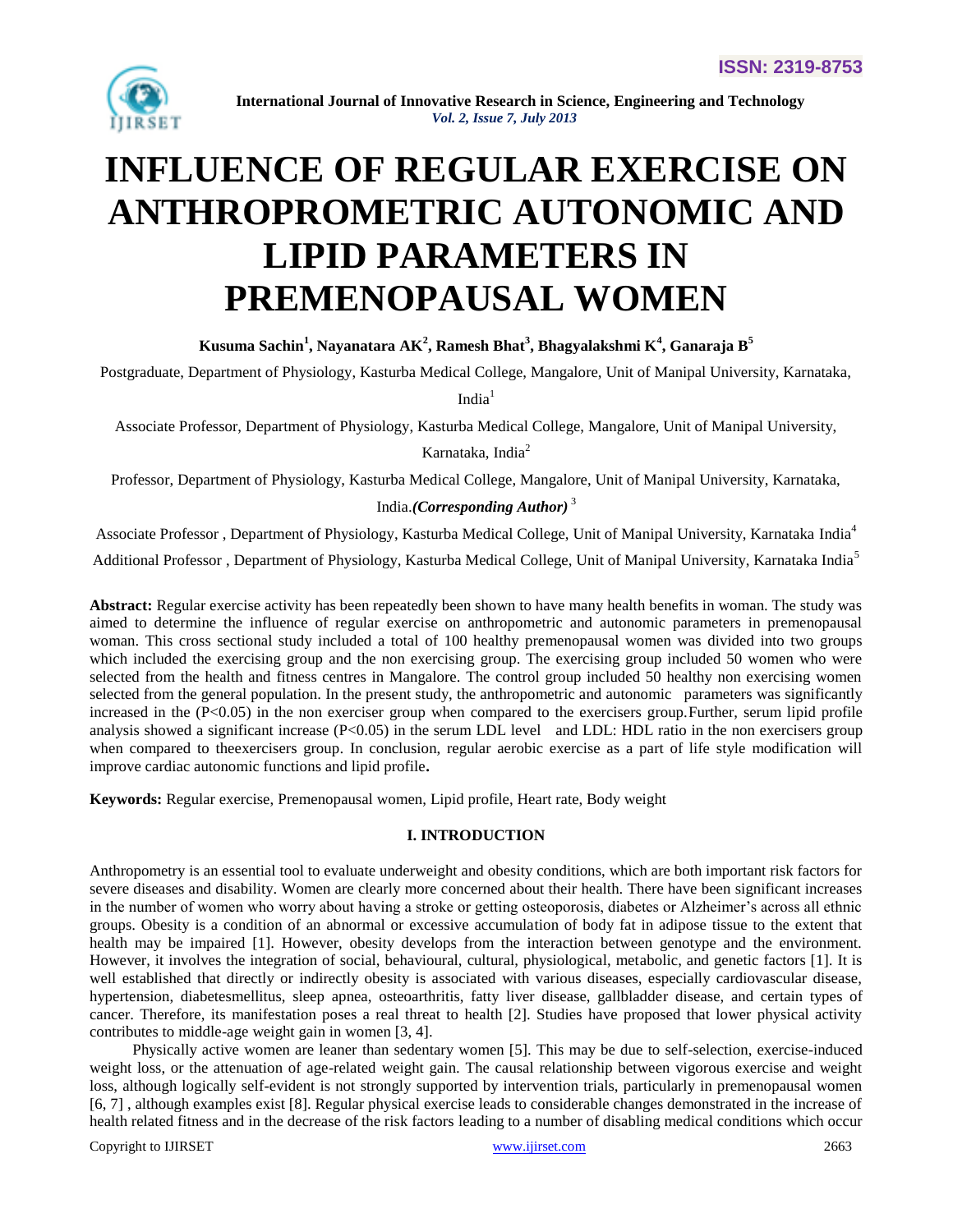

in people who are inactive [9,10]. Body weight, Waist hip ratio and waist circumference can be easily measured and therefore are frequently used in large-scale epidemiologic studies to find out the health hazards caused by obesity. Cardiovascular disease (CVD) in women is the leading cause of mortality in the present society, and less than optimal lipid and lipoprotein levels are major risk factors for CVD. Heart rate is the number of heartbeats per unit of time, typically expressed as beats per minute. A number of investigations indicate that faster resting heart rate has emerged as a new risk factor for cardiovascular mortality in human beings [11] . Faster heart rate may accompany increased production of inflammation molecules and increased production of reactive oxygen species in cardiovascular system, in addition to increased mechanical stress to the heart [12]. The present study attempts to associate the influence of regular exercise on anthropometric and autonomic parameters in premenopausal woman. With this information, this study might provide direction of further research which, in turn will serve to generate directional and predictive hypothesis useful in establishing guidelines for the maintenance of a good health in premenopausal woman.

# **II. MATERIALS AND METHODS**

This cross sectional study included a total of 100 female subjects (30-45 years) in two groups, the exercising group and non exercising group. The exercising group included 50 women who were selected from the health and fitness centres in Mangalore. The aerobic exercise program consisted of a 5 min warm up, followed by a 45 min limb and trunk fast exercise session and a 10 min cool down. Movements such as lunges, squats, staircase step, jumping jacks, and push-ups are conducted so as to raise the heart rate. The total exercise time duration was for one hour, three times a week for six months. The control group included 50 healthy non exercising women. They were selected from the general population. After detailed enquiry of the medical history of the subjects, those with history of smoking, alcoholism, medical illness were excluded. Subjects on oral contraceptive pill, hormonal replacement therapy, drugs that alter the cardiovascular functions were also excluded from the study. Informed written consent was obtained from all participants, and the experiment protocol was approved by Ethics committee of the college.Weight was recorded to the nearest 0.1 kg, using an electronic weighing scale (Seca 841) and height was measured to the nearest 0.1 cm in standing position, using a rigid stadiometer (Seca 220). The stadiometer was checked for accuracy and the scale was calibrated before examination. Including weight and height measurements. The waist circumference was measured at the level of the umbilicus, whereas the hipcircumference was measured at the iliac crest in standing position. The ratio between the two was calculated to provide the Waist-Hip Ratio (WHR).Waist circumference (WC) measurement was done with minimal, adequate clothing (lightcloths) with feet 25–30 cm apart and weight equally balanced with a tailor's measuring tape in a plane perpendicular to the long body axis at the level of umbilicus without compression of the skin with nearest to 0.1 cm ( $WC$ /=90 cm)were defined as abdominal obesity using WHO Asia Pacific prospective guidelines. The heart rate (beats/minute) and blood pressure (mm Hg) were measured after five minutes of rest in sitting position.5 ml venous blood was collected from each subject after an overnight fast of 12-14 hours. Serum was separated within one hour of the blood collection and stored at - 200C until analyzed for lipid profile. Serum samples were analyzed for lipid profile estimations, using Roche/ Hitachi auto analyzer. Parameters wasanalyzed statistically using SPSS (Statistical Package for Social Sciences) version 11.5. "Student t test was done to compare between the exercising and non exercising group. P- Value< 0.05 was considered as statistically significant.

#### **III. RESULTS**

Table I:Body weight, waist hip ratio and waist circumference and heart rate in exercisers and non exercisers group; Values are expressed in Mean ±SD.

| <b>Parameters</b>          | <b>EXERCISERS</b> | <b>NON EXERCISERS GROUP</b>   |
|----------------------------|-------------------|-------------------------------|
|                            | $GROUP(N=50)$     | $(N=50)$                      |
| <b>BODY WEIGHT</b>         | $54.72 \pm 5.33$  | $66.07 \pm 9.11*$             |
| <b>WAIST HIP RATIO</b>     | $0.80 \pm 0.042$  | $0.92 \pm 0.04^{\pm}$         |
| <b>WAIST CIRCUMFERENCE</b> | $78.18 \pm 7.30$  | $92.15 \pm 5.21$ <sup>§</sup> |
| <b>HEART RATE</b>          | $71.70 \pm 3.43$  | $80.64 + 4.57$ <sup>1</sup>   |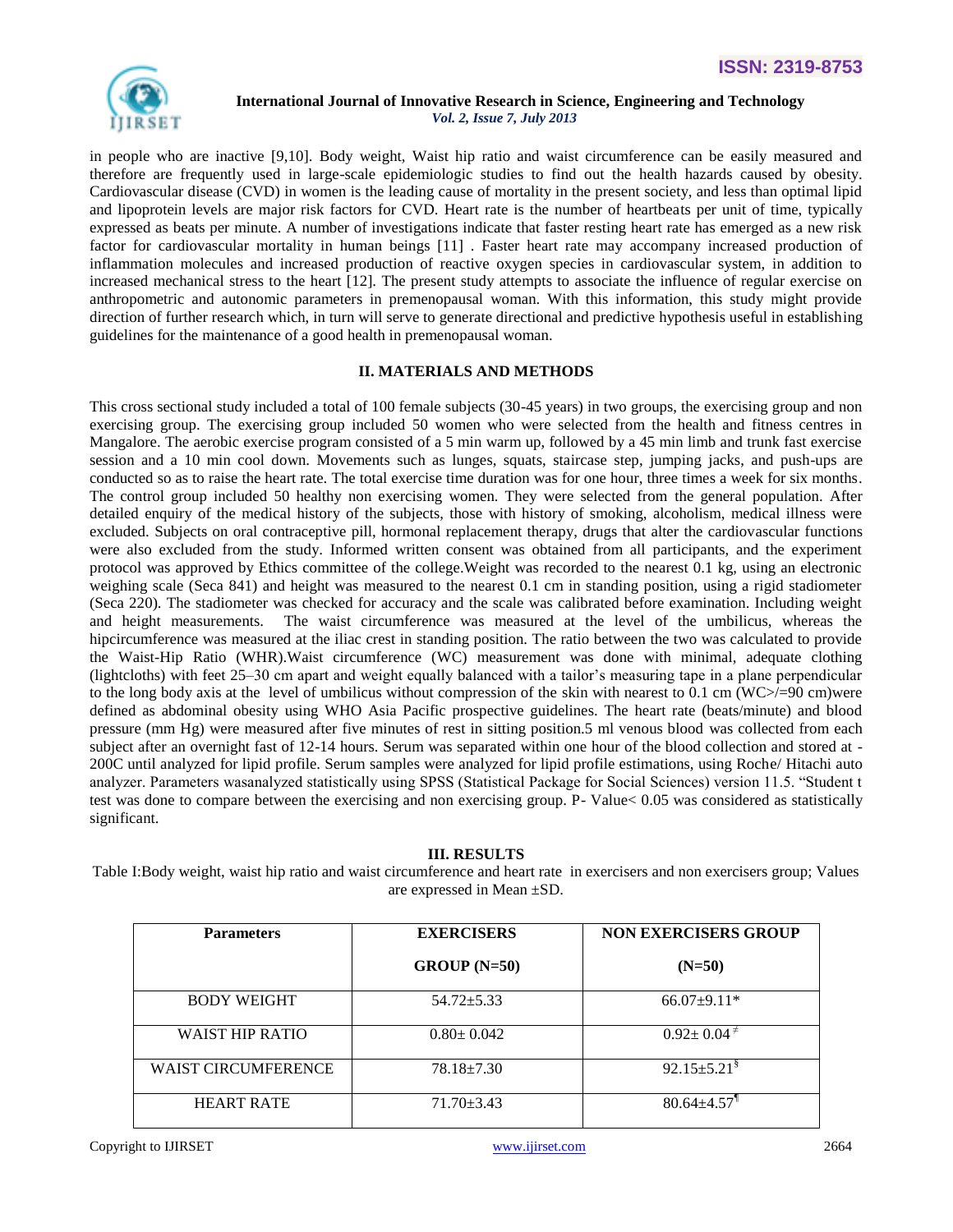

 $N = Total number of subjects in the study$ 

\* P< 0.001; Comparison of body weight in exercisers group and non exercisers group

 $\overline{P}$  P<0.001; Comparison of waist hip ratio in exercisers group and non exercisers group

§ P<0.001; Comparison of waist circumference in exercisers group and non exercisers group

¶ P<0.001; Comparison of waist circumference in exercisers group and non exercisers group

Table II: Serum lipid profile variations in exercisers and non exercisers group; Values are expressed in Mean ±SD.

| <b>Parameters</b>        | <b>EXERCISERS GROUP</b> | <b>NON EXERCISERS GROUP</b>      |
|--------------------------|-------------------------|----------------------------------|
|                          | $(N=50)$                | $(N=50)$                         |
| <b>Total Cholesterol</b> | $174.76 \pm 31.25$      | $186.52 \pm 34.26$ <sup>NS</sup> |
| Triglycerides            | $85.52 \pm 33.09$       | $98.44 \pm 45.33$ <sup>NS</sup>  |
| <b>HDL</b>               | $47.78 \pm 8.69$        | $48.37 \pm 13.07$ <sup>NS</sup>  |
| <b>LDL</b>               | $107.71 \pm 25.03$      | $118.43 \pm 27.14$ <sup>00</sup> |
| <b>VLDL</b>              | $19.11 \pm 8.39$        | $19.71 \pm 9.52$ <sup>NS</sup>   |
| Total cholesterol: HDL   | $3.72 \pm 0.70$         | $4.05 \pm 1.13^{N5}$             |
| LDL:HDL                  | $2.30\pm0.588$          | $2.61 \pm 0.88$ <sup>**</sup>    |

 $N =$ Total number of subjects in the study, NS- Non significant

 $\frac{1000 \text{ P}}{1000 \text{ P}}$  Comparison of serum LDL in exercisers group and non exercisers group

P<0.01; Comparison of LDL: HDL in exercisers group and non exercisers group

 In the present study, the body weight, the waist hip ratio, waist circumference, heart rate (Table I) was significantly increased in the  $(P<0.05)$  in the non exerciser group when compared to the exercisers group. Further, serum lipid profile analysis (Table II) showed a significant increase (P<0.05) in the serum LDL level and LDL: HDL ratio in the non exercisers group when compared to the exercisers group

#### **IV. DISCUSSION**

Obesity and physical activity levels are both important concerns for young women. Obesity in women is a major global health threat .The present study showed that as compared with exercisers the non exercisers controls, females had an increased body weight, waist hip ratio, waist circumference, heart rate. Further, serum LDL level and HDL: LDL ratio increased in the non exercising group. This result suggests that regular physical exercise leads to considerable changes demonstrated in the increase of health related fitness. Body mass index (BMI), waist circumference and waist-to-hip ratio are employed for classifying obesity and the risks of abdominal fat accumulation [13]. The results of the present study provides a supportive evidence that non exercisers woman are more associated with the increase in the BMI, waist hip ratio and waist circumference. BMI is a reliable way to tell if body weight is putting a person at generalized health risk. Waist circumference and waist-to-hip ratio are measures of central adiposity that appear to predict cardiovascular and diabetes risk [14]. The decrease in the heart rate in regular aerobic exercisers might be possibly due to the combination of various adaptive mechanisms.Regular Aerobic training makes the heart becomes more efficient at pumping. Further, Exercising regularly causes the muscles to become more efficient using the oxygen in the blood so that they require a lower volume of blood at a given physical activity level. Since the purpose of every heart beat is to deliver blood to the areas of the body that need it, more efficient muscles mean that the heart does not have to pump as often. Aerobic exercise also

Copyright to IJIRSET [www.ijirset.com](http://www.ijirset.com/) 2665